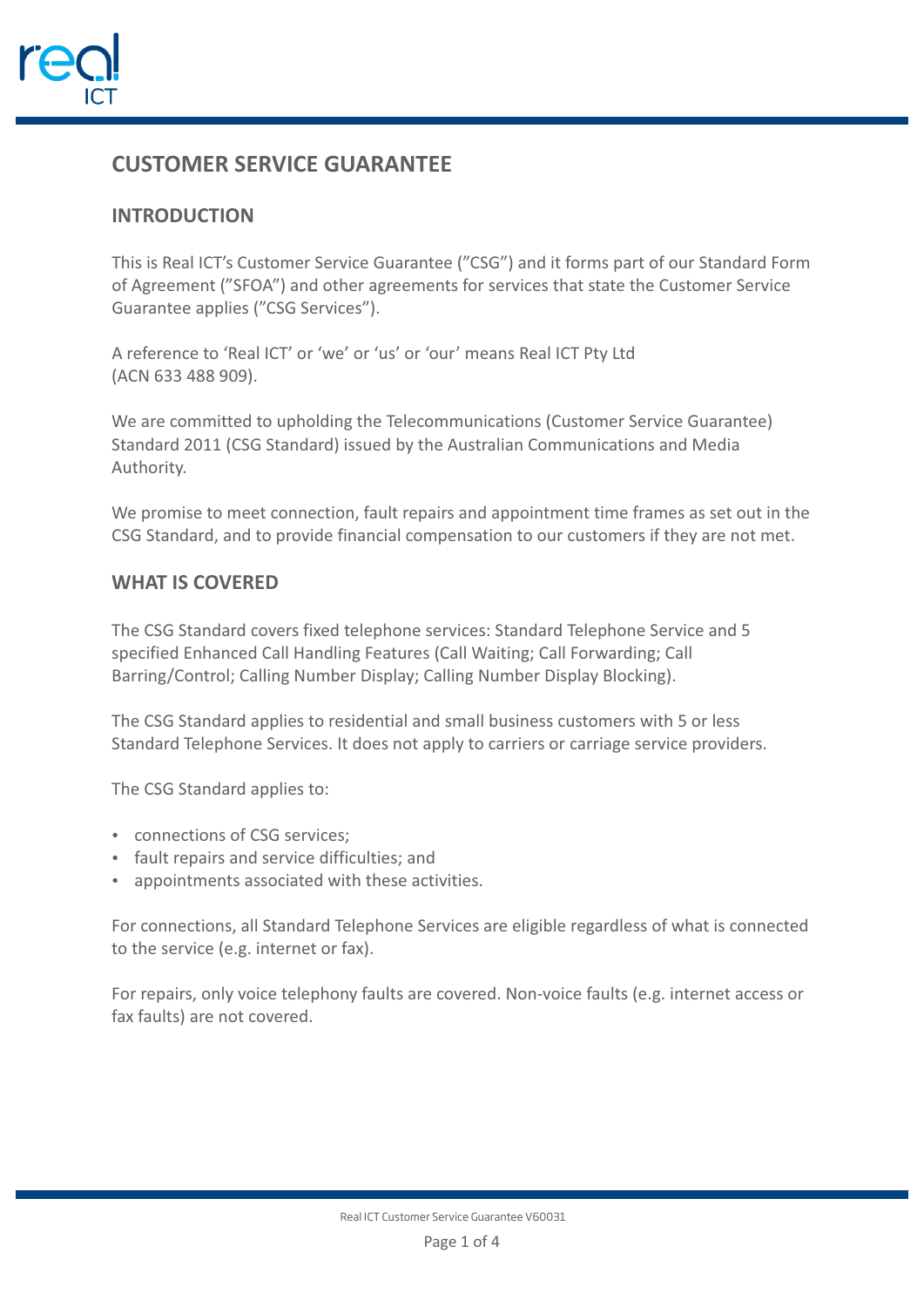

# **WHAT IS NOT COVERED**

The CSG Standard only applies where we offer a CSG service at a customer's location. It does not apply to:

- mobile phone services;
- internet services:
- customer equipment, such as the telephone handset; or
- pre-selection (change of phone company or 'churn') delays.

The CSG standard does not apply to customers with more than five phone lines.

#### **TRANSFER OF SERVICES BETWEEN PHONE COMPANIES**

Customer transfer, irrespective of whether the transfer to a new phone company involves the connection of a new service, is not covered by the CSG Standard.

#### **MAXIMUM CONNECTION TIME FRAMES**

The maximum time frame for the connection of a new CSG service depends on whether a service has been in place or not. If no service has previously been installed, the maximum time frame will depend on the distance of the site from telecommunications infrastructure and the size of the community in which it is located. Maximum time frames for connections can be found on the ACMA website at https://www.acma.gov.au/theACMA/customerservice-guarantee-for-phone-users-faqs

#### MAXIMUM TIME FRAMES FOR REPAIRING FAULTS AND SERVICE DIFFICULTIES

The maximum time frames for repairing faults depend on the location of the customer's premises and the type of fault that requires repair. Maximum time frames can be found on the ACMA website at https://www.acma.gov.au/theACMA/customer-service-guarantee-forphone-users-faqs

#### **DEFINITION OF A FAULT UNDER THE CUSTOMER SERVICE GUARANTEE**

The CSG Standard defines a fault or service difficulty as one or more of the following:

- the absence of a dial or ring tone;
- the inability to make or receive calls;
- disruption to communications due to excessive interference:
- repetition of service cut offs;
- another condition that makes the service unusable; and
- if the service includes an enhanced call-handling feature that required activation by a phone company, the non-functioning of this feature.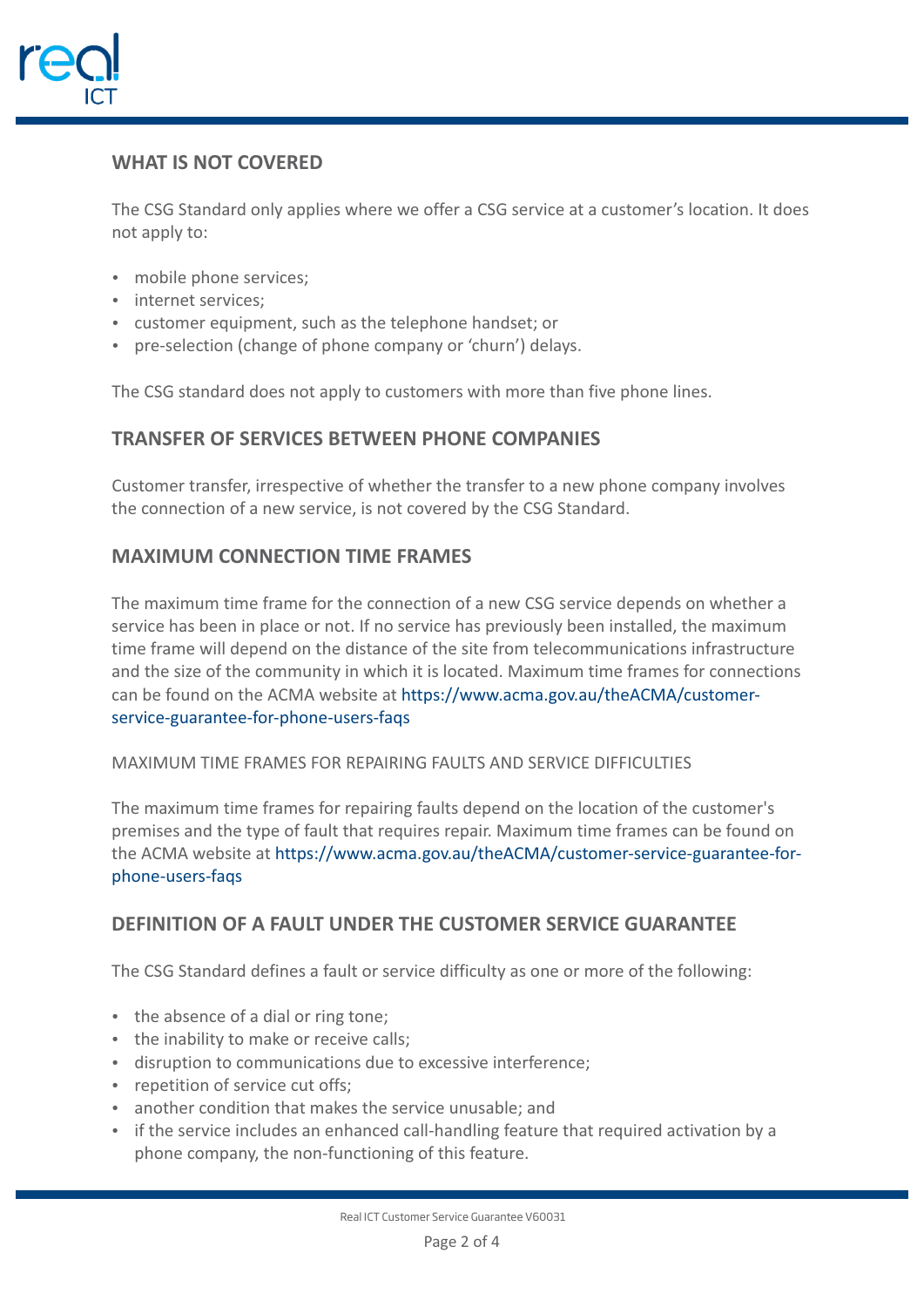

# **MAXIMUM APPOINTMENT TIME FRAMES**

There are certain maximum time frames when making appointments with customers for connecting or repairing a CSG service. The appointment period must be no longer than five hours and it must be kept unless we provide you with reasonable notice of a change. Maximum time frames for appointments can be found on the ACMA website at https://www.acma.gov.au/theACMA/customer-service-guarantee-for-phone-users-faqs

# **CUSTOMERS WITH LIFE-THREATENING MEDICAL CONDITIONS**

The provision of faster connections, fault repairs and improved service reliability for a person with a life-threatening medical condition is known as Priority Assistance Service. Priority assistance is designed to ensure that persons with a diagnosed life-threatening medical condition, which could rapidly deteriorate into a life-threatening situation, have access to a reliable, fully operational home telephone service to call for assistance when needed.

The time frames for connecting a service or reporting a fault are 24 hours in urban and rural areas and 48 hours in remote areas. If a priority assistance customer experiences two or more faults in a three month period, the phone service must be tested by the carrier. Telstra is the only provider obligated to provide priority assistance services under its carrier licence conditions. Please contact your provider directly to find out if they can offer you a priority assistance service.

More information about priority assistance can be found at https://www.acma.gov.au/theACMA/customer-service-guarantee-for-phone-users-faqs

# **EXEMPTIONS FROM CSG STANDARD**

In certain circumstances, phone companies can claim an exemption from complying with the CSG. When a phone company claims an exemption, the CSG time frames are extended by the period of the exemption.

These circumstances include situations where the customer has not cooperated and denied access to his or her premises, or where non-compliance is due to circumstances beyond the control of the phone company, such as where natural disasters or extreme weather conditions cause mass disruption of services.

A phone company may also be excluded from the CSG if a customer's service is disconnected for non-payment of a charge and agreement has not been reached with the phone company for payment, or if a phone company believes the customer would be unable or unwilling to pay the charges for connection. Smaller phone companies are also able to apply to the ACMA for a temporary exemption from complying with the CSG Standard for a nominated geographic area.